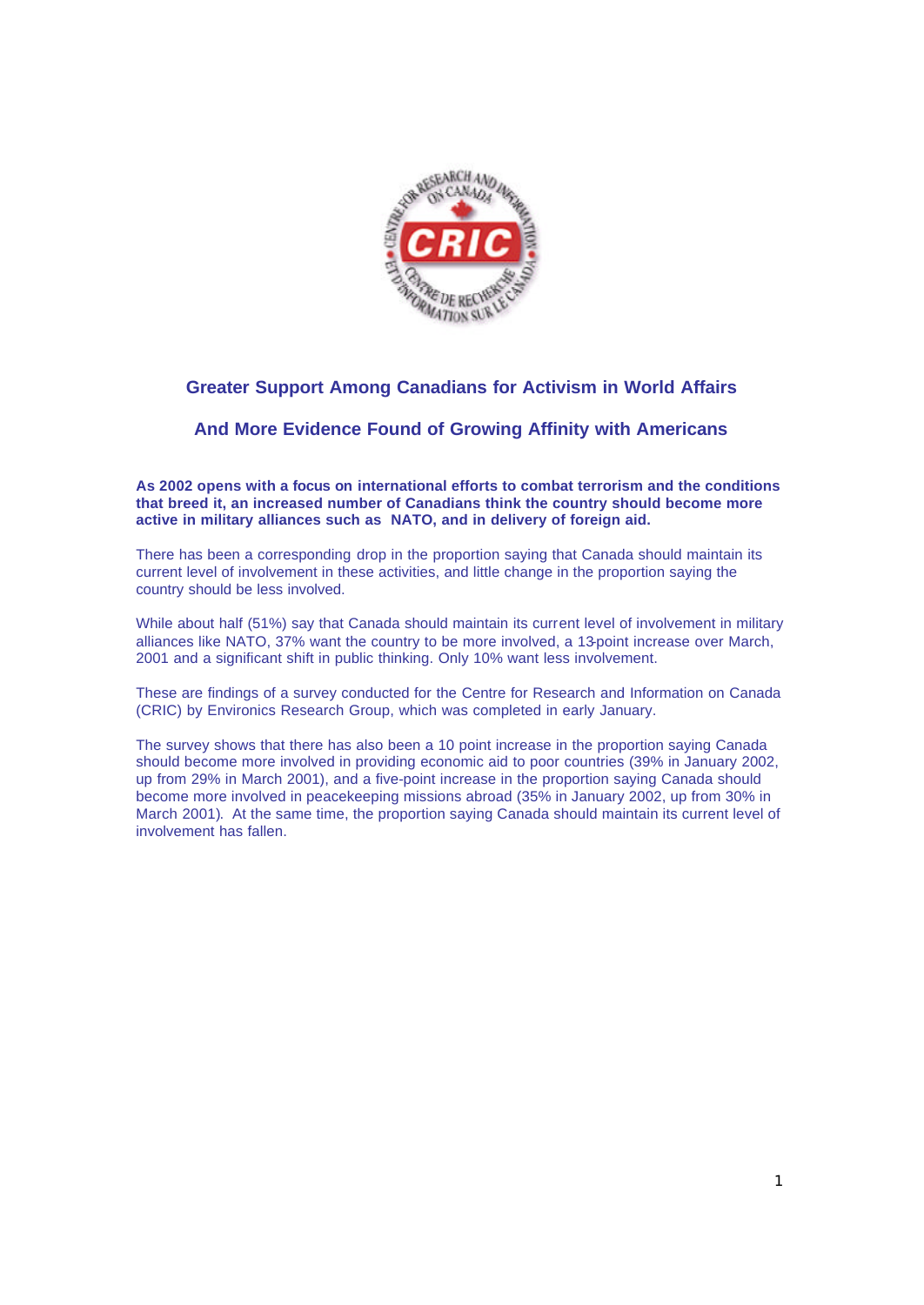| less involved, or maintain its current level of involvement |                                                  |           |                                                    |           |                                                         |                 |                                                             |                  |
|-------------------------------------------------------------|--------------------------------------------------|-----------|----------------------------------------------------|-----------|---------------------------------------------------------|-----------------|-------------------------------------------------------------|------------------|
|                                                             | Peacekeeping<br>missions abroad<br>$\frac{9}{6}$ |           | Economic aid to poor<br>countries<br>$\frac{9}{6}$ |           | Military alliances like<br><b>NATO</b><br>$\frac{0}{0}$ |                 | The negotiation of new<br>trade agreements<br>$\frac{0}{0}$ |                  |
|                                                             |                                                  |           |                                                    |           |                                                         |                 |                                                             |                  |
|                                                             | March<br>2001                                    | Jan. 2002 | <b>March</b><br>2001                               | Jan. 2002 | <b>March</b><br>2001                                    | Jan. 2002       | <b>March</b><br>2001                                        | <b>Jan. 2002</b> |
| More involved                                               | 30                                               | 35        | 29                                                 | 39        | 24                                                      | 37              | 44                                                          | 49               |
| Less involved                                               | 13                                               | 12        | 13                                                 | 17        | 12 <sup>°</sup>                                         | 10 <sup>°</sup> | 8                                                           | 12               |
| <b>Maintain current</b><br>level of<br><i>involvement</i>   | 56                                               | 52        | 55                                                 | 43        | 58                                                      | 51              | 41                                                          | 36               |
| DK/NA                                                       | $\overline{2}$                                   | 1         | $\overline{2}$                                     | 1         | 6                                                       | $\overline{2}$  | 6                                                           | 3                |

**Question: For each of the following activities, please tell me whether you think Canada should be more involved,** 

A particularly striking finding is that relatively few Canadians think the country should be *less involved* in world affairs at the present time. Only 17% want to pull back from giving economic aid to poor countries, only 12% what to be less involved in peacekeeping, and only one in ten want to be less involved in military alliances. And despite the fact that the country's actual level of involvement in anti-terrorism and peacekeeping activities has increased in recent months, there has been no significant change in these figures over time*.* Given international events since September, the message is clear: Canadians take their responsibilities to the international community quite seriously.

It is also notable that the proportion saying that Canada should become more active militarily is about the same as those who seek greater humanitarianism through such activities as economic aid and peacekeeping.

Younger Canadians are more likely to support greater involvement in peacekeeping and in economic aid to poor countries. In fact, almost one-half of 18 to 29 year olds want the country to be more involved in economic aid. Views concerning military alliances are roughly same across all age groups.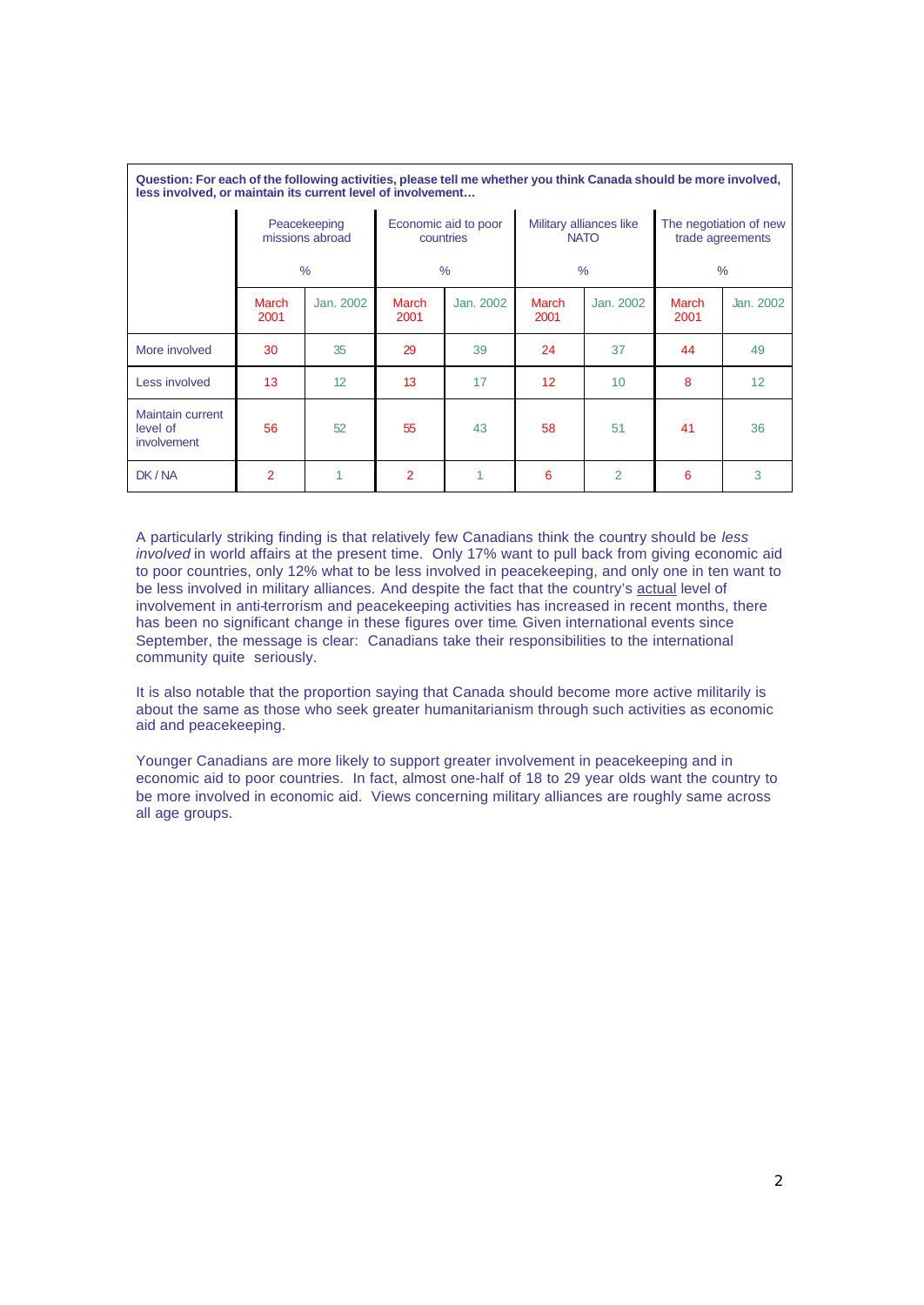

### **Percent Saying Canada Should Be More Involved in World Affairs Responses by Age Group**

**Question: For each of the following activities, please tell me whether you think Canada should be more involved, less involved, or maintain its current level of involvement?**

#### **Methodology**

This survey was conducted on behalf of the Centre for Research and Information on Canada (CRIC) by Environics Research Group. Environics contacted 2,000 Canadians 18 years of age and over by telephone between December 13, 2001 and January 5, 2002. Results for a survey of this size can be considered accurate to within plus or minus 2.2 percent, nineteen times out of twenty.

Quebecers (at 39%) are as supportive as other Canadians of increased involvement in economic aid, but much less favorable to increased commitment to military alliances. Twenty four percent of Quebecers say Canada should be more involved in these alliances, compared to 42% in the other provinces. This represents a five-point increase in Quebec, since March 2001, compared to a 16 point increase elsewhere.

The survey also identified a shift in attitudes towards the United States. The proportion of Canadians who say that, in the future, Canada should become *less like* the US has fallen to 36% -- down from the 46% reported in CRIC surveys conducted in 1998 and 2000. Fifty percent say that things should remain as they are now, compared to 38% in 1998 and 37% in 2000.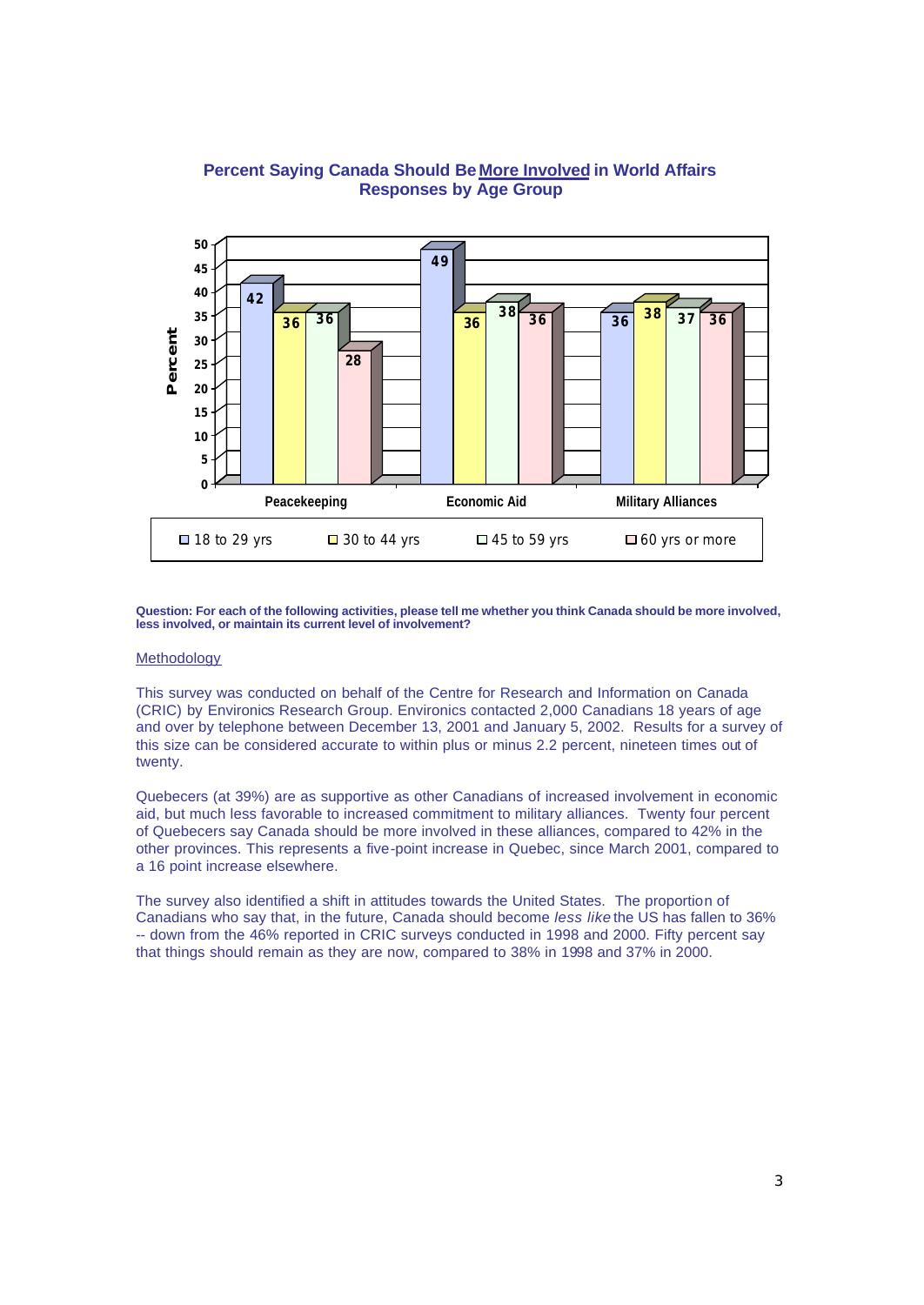

#### **Should Canada Become More or Less Like the United States?**

**Question: And in the future, would you like Canada to become more like the United States, less like the United States, or would you like things to remain as they are?**

The decline in the number of Canadians who feel Canada should become less like the US is confined to the provinces outside Quebec. In those provinces, it has fallen 15 points -- from 49% in 1998 and 2000 to just 34% in January 2002. In Quebec, the movement has been in the opposite direction. In 1998, 36% thought that Canada should become less like the US. In 2002, it is 40%.

The pan-Canadian decrease among those who want the country to become less like the US echoes the findings of CRIC's *Portraits of Canada 2001* study which found a 10-point jump between March and October 2001 in the number seeking closer Canada-US ties. Outside Quebec, the increase was 14 points, whereas in Quebec there was no change.

These figures suggest that in the context of the terrorist attacks on the United States, anxieties about the US influence on Canada have waned – at least among those living in the provinces outside Quebec. The shift in opinion outside Quebec is understandable. It is in the provinces outside Quebec where the issue of American influence traditionally has raised concerns about the preservation of the Canadian identity. For this reason, Canadians outside Quebec historically have been more anxious than have Quebecers about the country's ties with the US.

Canadians outside Quebec are feeling no less protective of their identity or even their sovereignty than they were prior to September 11<sup>th</sup> (note, for instance, that very few Canadians outside Quebec – only 13% -- want Canada to become more like the US). But many are feeling more affinity towards Americans. One effect of this sentiment is that these Canadians are currently not as preoccupied with the issue of the "Americanization" of the country. The setting aside, for the moment, of this traditional preoccupation likely has lead to the shifts in opinion noted above.